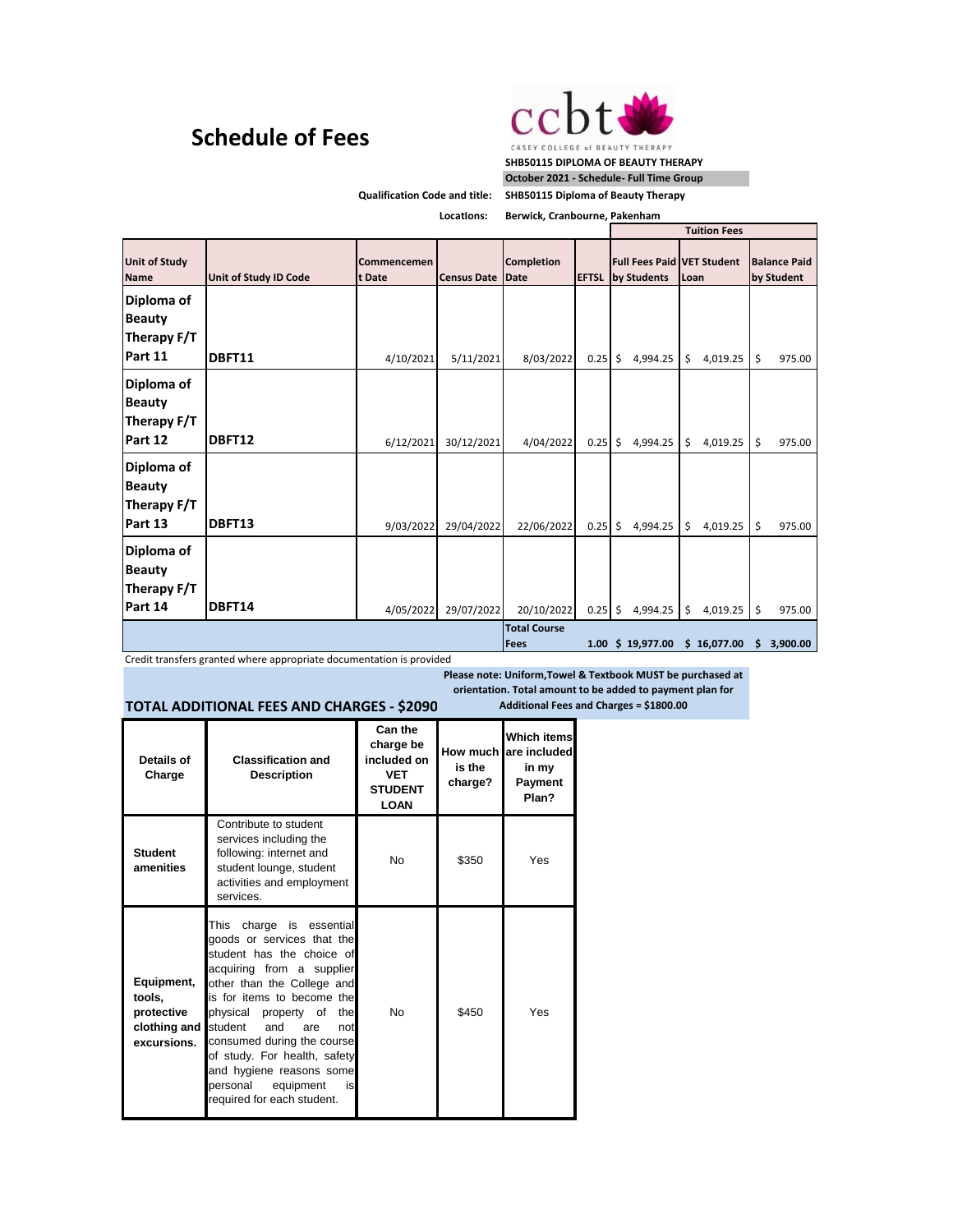| <b>Products</b><br>and<br><b>Materials</b>                                                                                | Consumables are products<br>that<br>and<br>materials<br>are<br>essential to (and consumed<br>practice sessions<br>during)<br>during the course of study<br>and do not become the<br>physical property of<br>the<br>student. The College uses<br>high quality beauty, spa and<br>make up products for a<br>variety of skin/client types.<br>For<br>health<br>and<br>safety<br>hygiene<br>reasons,<br>the<br>College does not recycle<br>wax<br>and<br>provides<br>disposable implements for<br>student<br>wherever<br>use<br>available. | N/A | Included in<br>Tuition Fee<br>for Full fee<br>paying<br>students. | Yes |
|---------------------------------------------------------------------------------------------------------------------------|----------------------------------------------------------------------------------------------------------------------------------------------------------------------------------------------------------------------------------------------------------------------------------------------------------------------------------------------------------------------------------------------------------------------------------------------------------------------------------------------------------------------------------------|-----|-------------------------------------------------------------------|-----|
| Replacement<br><b>Certificate</b><br><b>Statement</b><br>(not<br>included in<br><b>Additional</b><br>Fees and<br>Charges) | Fine or penalty                                                                                                                                                                                                                                                                                                                                                                                                                                                                                                                        | No  | \$55                                                              | NO  |
| <b>Graduation</b><br>Ceremony<br>(not<br>included in<br><b>Additional</b><br>Fees and<br>Charges)                         | ССВТ<br><b>Students</b><br>are<br>encouraged to attend the<br>Graduation<br>annual<br>Ceremony<br>order<br>in<br>to<br>celebrate<br>their<br>achievements, receive their<br>certificates and awards.                                                                                                                                                                                                                                                                                                                                   | No  | \$100                                                             | NO  |
| <b>Text Books</b>                                                                                                         | <b>CCBT Students use the</b><br>Cengage 'Professional<br>Beauty Therapy'. This is<br>priced at \$130. Add)                                                                                                                                                                                                                                                                                                                                                                                                                             | No  | \$130                                                             | NO  |
| Uniforms (to  <br>be<br>purchased<br>on<br>Orientation<br>Day)                                                            | CCBT students are required<br>to wear the CCBT uniform<br>whilst studying at CCBT.<br>students<br>Beauty<br>are<br>required to purchase a tunic<br>for \$95 Tshirt \$25. Please<br>note sizes above 22+ are<br>\$160                                                                                                                                                                                                                                                                                                                   | No  | \$120                                                             | NO  |
| be purchased<br>on Orientation<br>Day)                                                                                    | Beauty<br>students<br>are<br>Towel Set (to required to have a full towel<br>set whilst studying at CCBT<br>(please note that students<br>have the option to acquire<br>this item from an alternative<br>supplier)                                                                                                                                                                                                                                                                                                                      | No  | \$40                                                              | NO. |
| Account<br>Keeping Fee                                                                                                    | This charge is essential in<br>order to<br>commence<br>and<br>manage<br>the<br>students<br>Payment Plan.                                                                                                                                                                                                                                                                                                                                                                                                                               | No  | \$350                                                             | Yes |